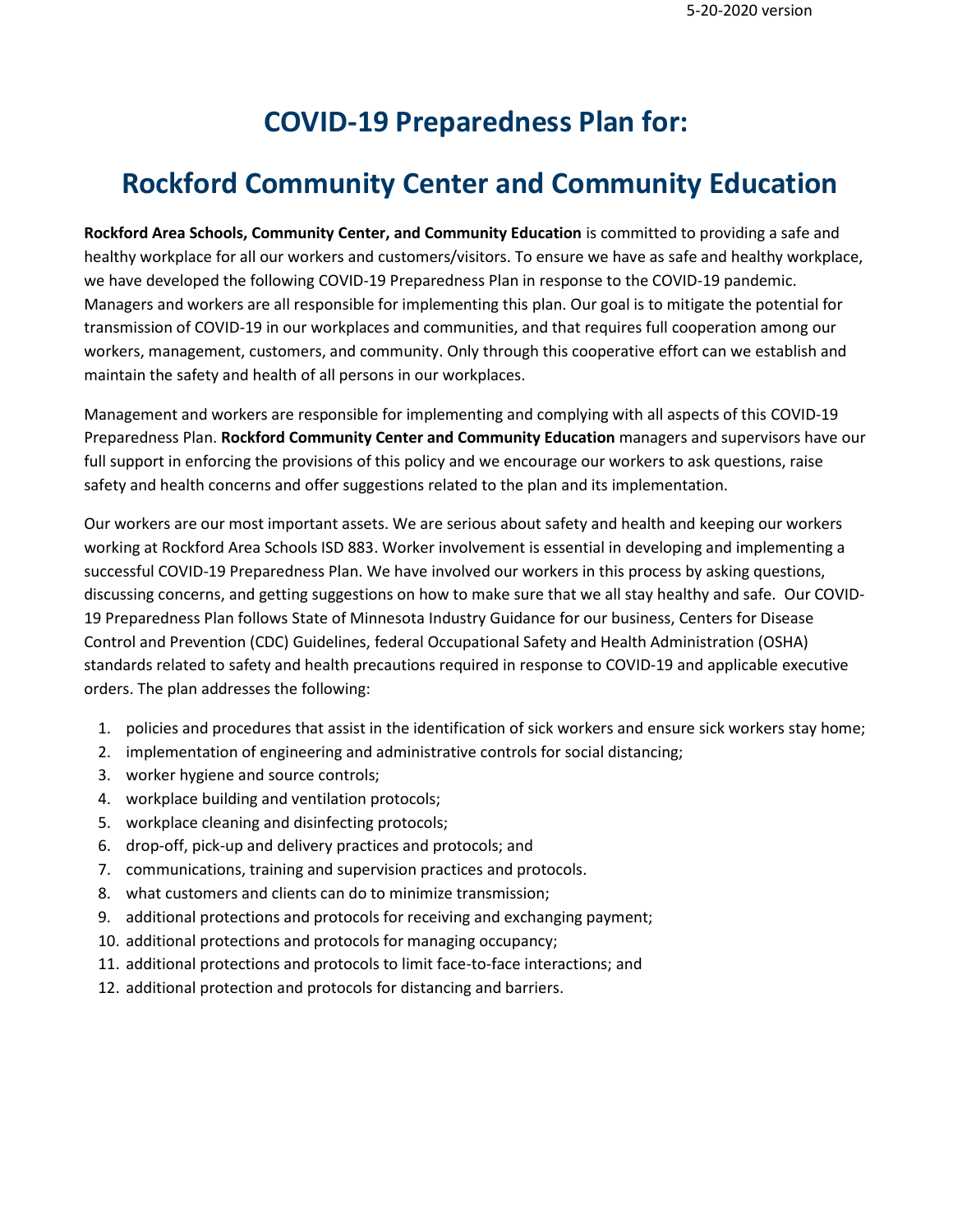## **1. Policies and procedures that assist in the identification of sick workers and ensure sick workers stay home**

Workers have been informed of and encouraged to self-monitor for signs and symptoms of COVID-19. The following policies and procedures are being implemented to assess workers' health status prior to entering the workplace and for workers to report when they are sick or experiencing symptoms.

Health Screening:

- Staff, members, and visitors will be asked a series of health screening questions upon arrival.
- For the safety of members and staff, anyone not passing the screening will not be allowed into the building and will be asked to return home.
- Staff, members, and visitors should do a self-check before coming to the RCC and stay home if they are exhibiting any symptom of COVID or if they are sick.

Rockford has implemented leave policies that promote workers staying at home when they are sick, when household members are sick, or when they are required to isolate or quarantine themselves or a member of their household. Accommodations for workers with underlying medical conditions or who have household members with underlying health conditions have been implemented.

We have also implemented a policy for informing workers if they have been exposed to a person with COVID-19 at their workplace and requiring them to quarantine for the required amount of time. In addition, a policy has been implemented to protect the privacy of workers' health status and health information.

We are committed to following health and safety guidelines to help prevent the spread of the virus. However, if a staff person or member reports testing positive for COVID-19 while visiting the community center, Rockford Area Schools will maintain the confidentiality of the individual while communicating the potential exposure to anyone who visited the facility during that same timeframe.

- We will follow all CDC guidelines for handling exposure and mitigating risk if exposure occurs. The staff will member will be isolated in a separate room while they wait to be picked up or until they are able to leave the facility on their own.
- After staff member leaves the facility, staff will disinfect areas where the staff were present.
- We will follow CDC guidelines for staff and building moving forward.

## **2. Social distancing – maintaining six feet of physical distancing**

Social distancing of six feet will be implemented and maintained between workers in the workplace through the following engineering and administrative protocols: If more than one staff is on-site, we have marked 6 ft from the front desk station for all other employees to stand, while also maintaining at least 6 feet between themselves and members.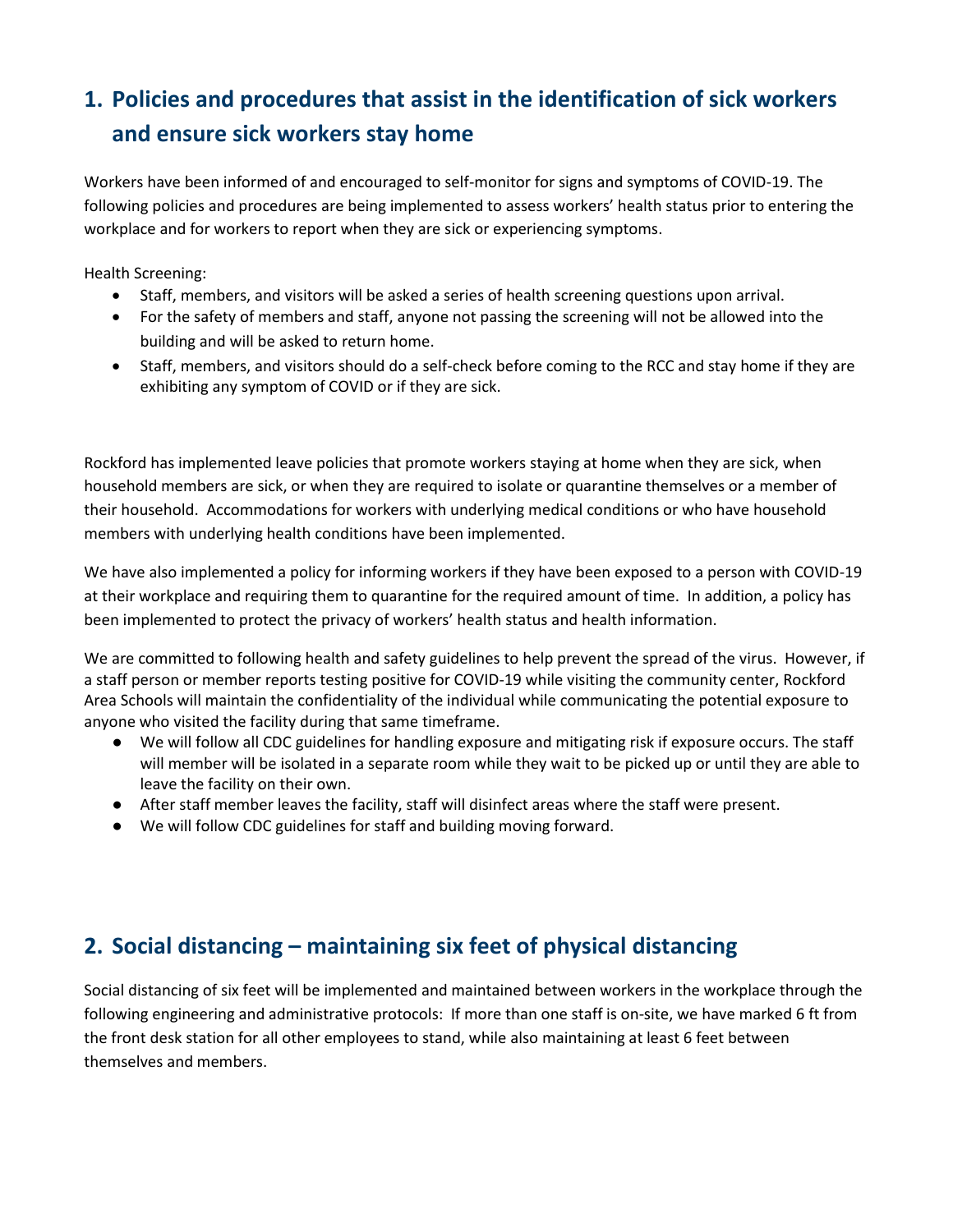Social distancing of six feet will be implemented and maintained between workers and customers or clients in the workplace through the following engineering and administrative protocols: We have placed stickers on the floor and also added tables in front of the reception desk to insure that there is at least 6 feet of distance between staff and members/visitors. This barrier surrounds our reception desk to maintain this distance at all times. When staff is outside of the reception desk, we ask that members/visitors comply with the six foot distance. There will be marks on the floor to help visualize. The RCC has also blocked off most seating so that social distancing can occur. The few benches we do have are spaced or marked appropriately. There will be an exit and exit door for the building and all rooms that are clearly marked.

- Limited seating area
- Operating at 25% capacity
- Spaced out or taped off equipment to insure more space in between members
- Court space limited to 1 person per hoop or 1 household per hoop
- Barrier around reception desk
- Separate entrance and exit doors

#### **Worker hygiene and source controls**

Worker hygiene and source controls are being implemented at our workplaces at all times. In order to maintain the health and safety of all involved, where have implanted the follow protocols. These plans may change as information is gathered or changed.

- Per the CDC and MDH guidelines, staff members will wear masks during the work day. If they have a medical condition that makes wearing a mask difficult or unhealthy, we will take precautions for more distance and put up a barrier between them and members.
- When wearing masks, staff will be careful not to touch their eyes, nose, and mouth to prevent potential contamination.
- Staff will wash their hands thoroughly before putting on or removing the mask.
- Staff will remove the mask carefully and wash their hands thoroughly after removing.
- Staff will wash their hands after touching their masks. Masks must be worn correctly (they must cover your nose as well as your mouth).
- Wearing masks does not replace the need to continue frequent hand washing, avoiding touching the face, and practicing social distancing.
- There are portable hand washing machines in the workout room as well as several hand sanitizing stations.
- Hand sanitizer can be used as a substitute to hand washing, however, if handwashing is available, it is the preferred method of cleaning.
- Handwashing instructions will be posted in the bathrooms and on the hand washing machines (wash for at least 20 seconds with soap and water)
- Staff and members are asked to wash or sanitize their hands upon arrival and periodically throughout the day.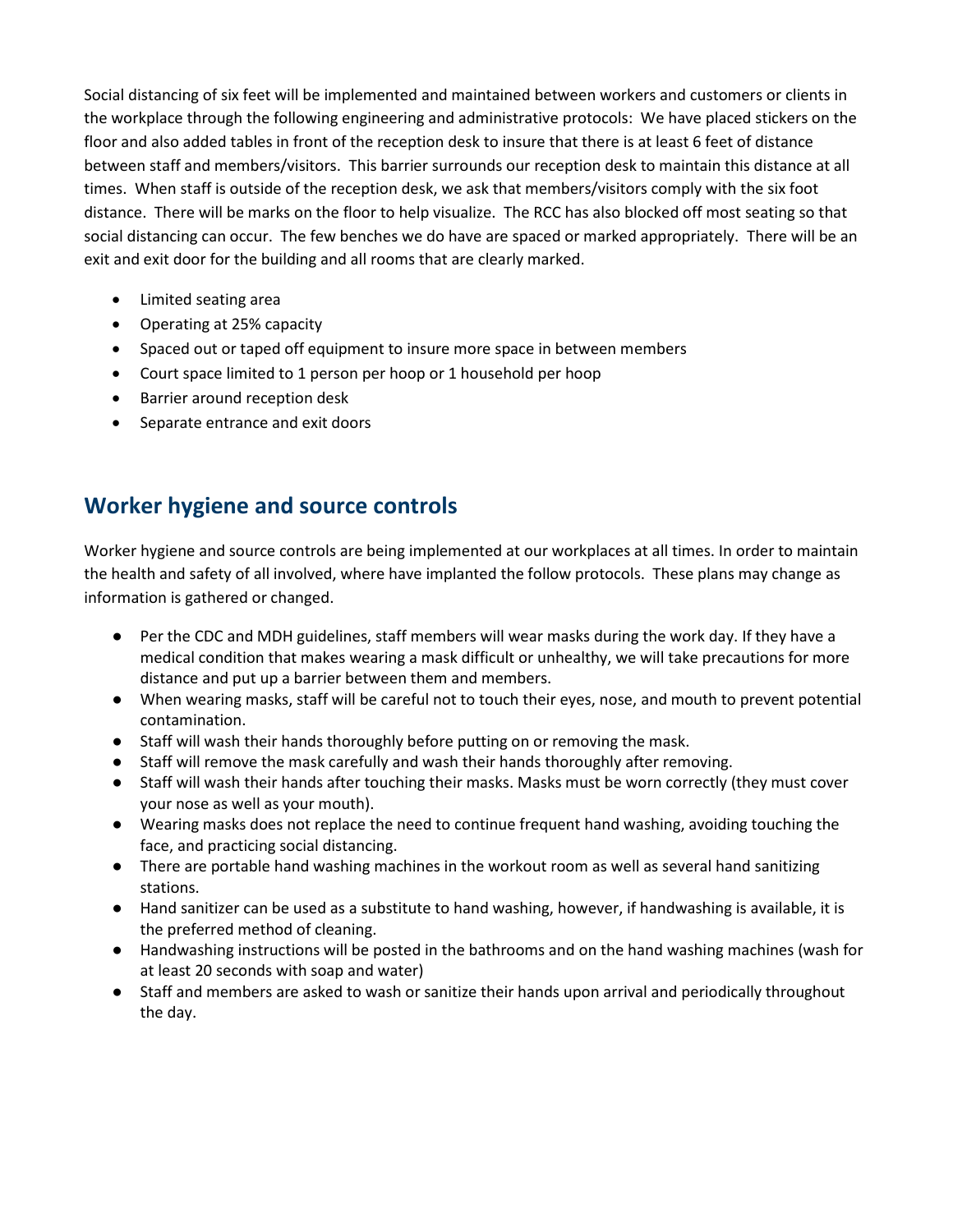## **3. Workplace building and ventilation protocols**

Reopening the workplace includes necessary sanitation, assessment and maintenance of building systems including water, plumbing, electrical and HVAC systems.

- Our ventilation system is one that brings in outside air and does not recirculate air.
- Standing floor fans have been removed from the fitness areas to prevent spread.

#### **4. Workplace cleaning and disinfection protocols**

Regular housekeeping practices are being implemented, including routine sanitizing of the workplace and frequent sanitizing of high-touch areas. Workers have been instructed that personal equipment and tools should not be shared and, if shared, should be disinfected between users. Appropriate and effective cleaning and disinfectant supplies have been purchased and are available for use in accordance with product labels, safety data sheets and manufacturer specifications, and are being used with required personal protective equipment for the product.

- All areas of the building being used (classrooms, gyms, fitness center, common areas, etc.) are equipped with sanitizing sprays and gloves.
- Staff will clean and sanitize throughout the day and immediately after use of equipment by a member.
- The custodians will also do an anti-static sanitizing spray at least once a day.
- Floors will be scrubbed/ mopped at least once a day. Higher traffic areas will be more.
- There is a schedule for cleaning and disinfecting for staff. All staff will be responsible for cleaning and sanitizing throughout the day and initialing on the checklist after each time.
- There will be one staff member responsible for the weight room and another for the dance studio, classrooms, lobby, bathrooms, and fieldhouse.
- Sanitizing bottles and paper towels will also be available throughout the workout room for members to use on equipment.

Routinely clean, sanitize, and disinfect surfaces and objects that are frequently touched, especially doorknobs, light switches, countertops, and workout equipment.

#### **5. Communications, training and supervision practices and protocols**

This COVID-19 Preparedness Plan was communicated to all workers on via email on 6/1/2020 and in person on 6/15/2020. Necessary training will be provided on 6/15/2020 and possibly again on 6/16/2020 if necessary. Managers and supervisors are to monitor how effective the program has been implemented by observing and documenting procedures. Management and workers are to work through this new program together and update the training as necessary. This COVID-19 Preparedness Plan has been certified by **Rockford Community Center** management and was posted throughout the workplace on 6/11/2020. It will be updated as necessary.